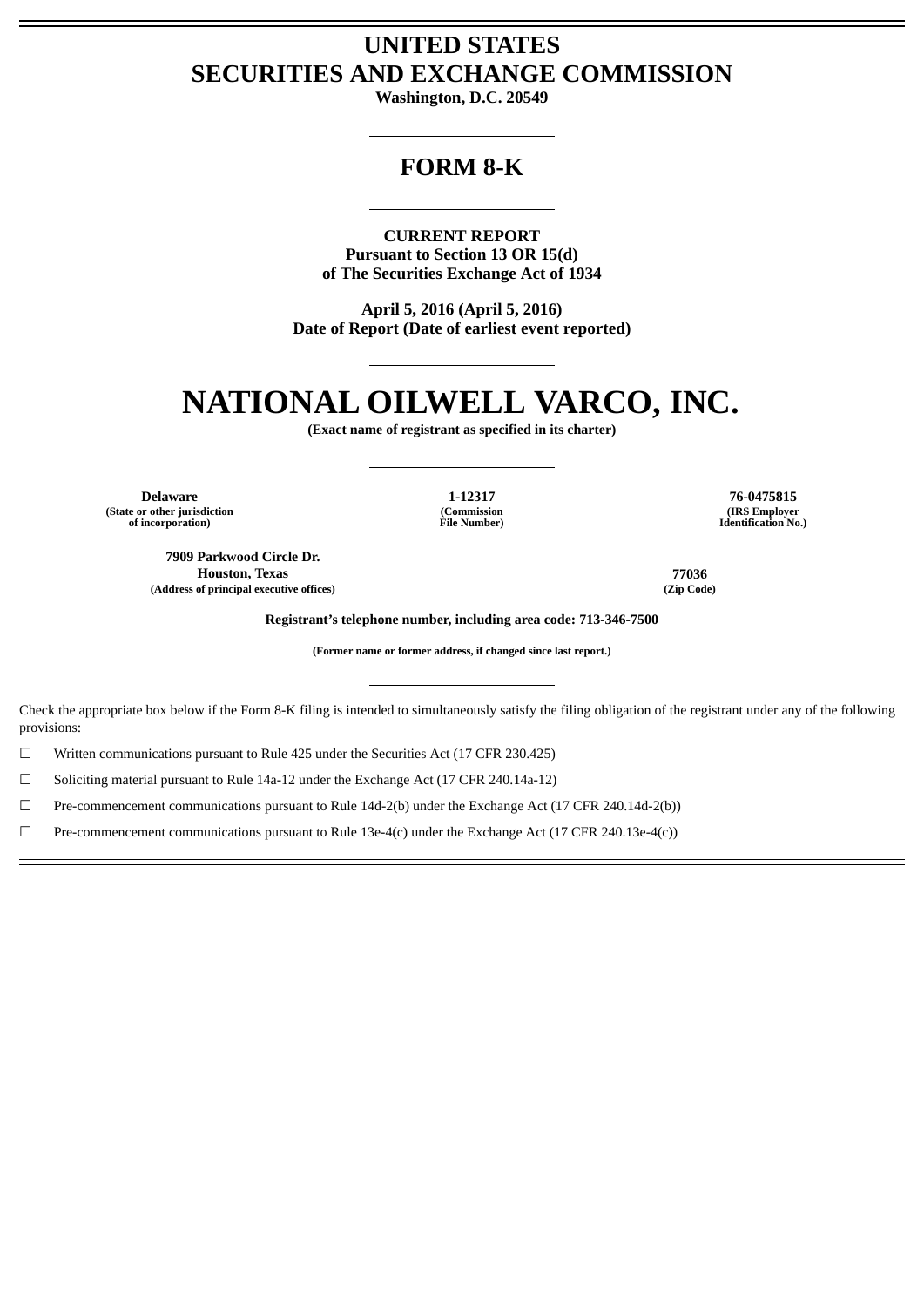#### Item 5.02. Departure of Directors or Certain Officers; Election of Directors; Appointment of Certain Officers; Compensatory Arrangements of **Certain Officers.**

#### *Election of Director*

On April 5, 2016, the Company announced the appointment of James T. Hackett to its Board of Directors, effective April 5, 2016. Mr. Hackett will serve on the Board's Audit Committee. Mr. Hackett will receive compensation for his services as a director consistent with that provided to the Company's other nonemployee directors, as previously disclosed in the Company's annual proxy statement. Mr. Hackett, age 62, is a Partner at Riverstone Holdings, LLC, an energy-focused private investment firm, based in New York. Prior to joining Riverstone Holdings, LLC in 2013, Mr. Hackett served as the Chairman of the Board from 2006 to 2013 and the CEO from 2003 to 2012 of Anadarko Petroleum Corporation. Before joining Anadarko, Mr. Hackett served as President and Chief Operating Officer of Devon Energy Corporation, following its merger with Ocean Energy, where he had served as Chairman, President, and Chief Executive Officer. Mr. Hackett has also held senior positions at Seagull, Duke Energy, and Pan Energy. He also held positions in engineering, finance and marketing with NGC Corp., Burlington Resources, and Amoco Oil Corp. Mr. Hackett received a Bachelor of Science degree from the University of Illinois in 1975 and an MBA from Harvard Business School in 1979.

The full text of this press release is attached hereto as Exhibit 99.1 and incorporated herein by reference.

#### **Item 9.01 Financial Statements and Exhibits**

(d) Exhibits

The following exhibit is provided as part of the information furnished under Item 5.02 of this Current Report:

99.1 National Oilwell Varco, Inc. press release dated April 5, 2016 announcing the appointment of James T. Hackett.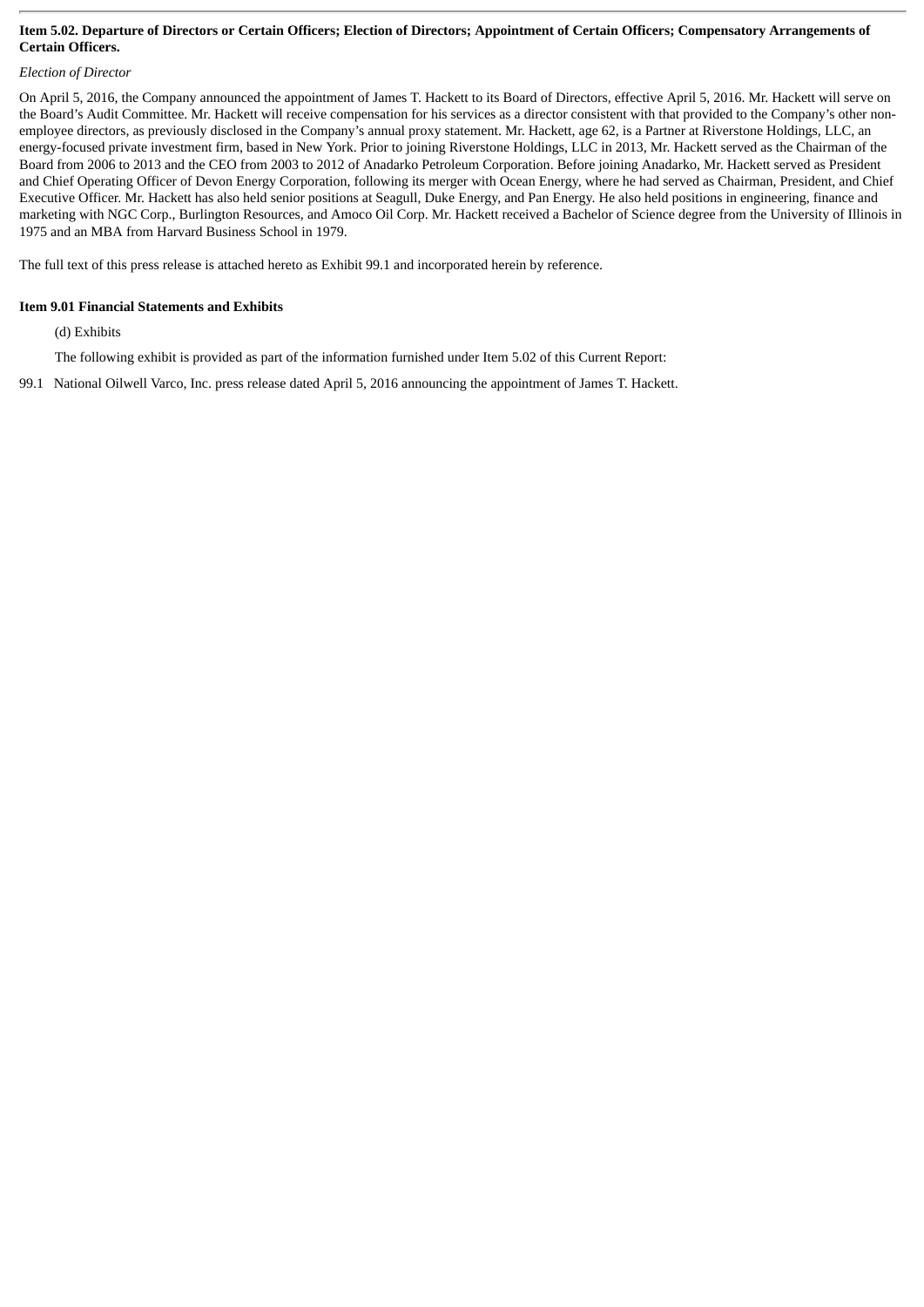**SIGNATURES**

Pursuant to the requirements of the Securities Exchange Act of 1934, the registrant has duly caused this report to be signed on its behalf by the undersigned hereunto duly authorized.

Date: April 5, 2016 NATIONAL OILWELL VARCO, INC.

/s/ Brigitte M. Hunt

Brigitte M. Hunt Vice President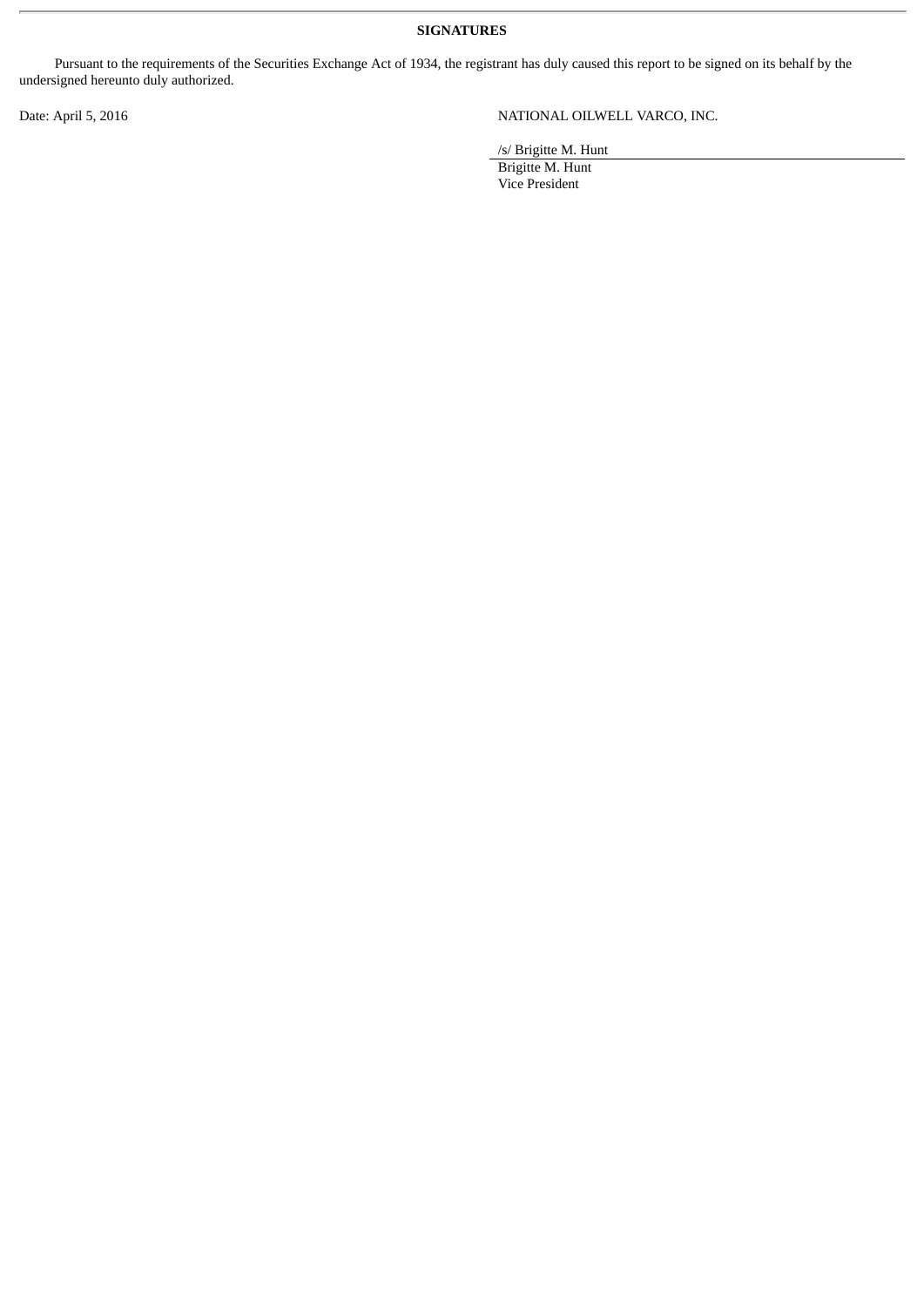#### **Index to Exhibits**

99.1 National Oilwell Varco, Inc. press release dated April 5, 2016 announcing the appointment of James T. Hackett.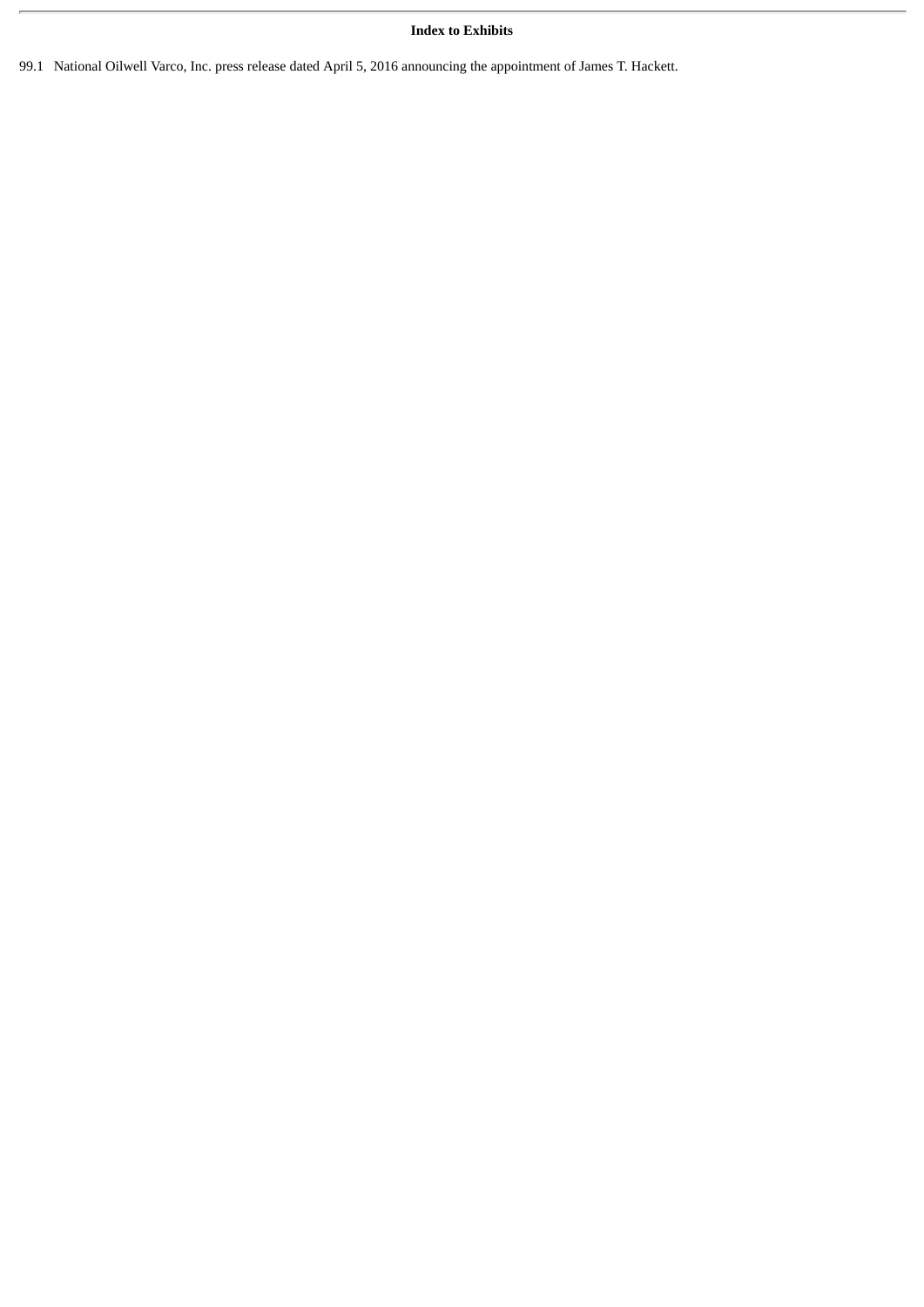

#### **FOR IMMEDIATE RELEASE**

**(713) 375-3700**

#### **NATIONAL OILWELL VARCO ANNOUNCES APPOINTMENT OF JAMES T. HACKETT TO THE BOARD OF DIRECTORS**

HOUSTON, TX, April 5, 2016 — National Oilwell Varco, Inc. (NYSE: NOV) announced today that James T. "Jim" Hackett has been appointed to the company's board of directors effective April 5, 2016.

Clay C. Williams, Chairman, President and CEO of National Oilwell Varco, stated, "It is with great pleasure that I welcome Jim Hackett to our board of directors. Jim's extensive experience in the global energy industry will bring an important perspective and dimension to our board. Jim's deep background in the industry will be very beneficial to our strategic efforts as we continue to navigate through this difficult cycle."

Mr. Hackett is a Partner at Riverstone Holdings, LLC, an energy-focused private investment firm, based in New York. Prior to joining Riverstone Holdings, LLC in 2013, Mr. Hackett served as the Chairman of the Board from 2006 to 2013 and the CEO from 2003 to 2012 of Anadarko Petroleum Corporation. Before joining Anadarko, Mr. Hackett served as President and Chief Operating Officer of Devon Energy Corporation, following its merger with Ocean Energy, where he had served as Chairman, President, and Chief Executive Officer. Mr. Hackett has also held senior positions at Seagull, Duke Energy, and Pan Energy. He also held positions in engineering, finance and marketing with NGC Corp., Burlington Resources, and Amoco Oil Corp. Mr. Hackett received a Bachelor of Science degree from the University of Illinois in 1975 and an MBA from Harvard Business School in 1979.

With the appointment of Mr. Hackett, the company's board of directors is now comprised of nine directors, eight of whom are external and independent.

Mr. Hackett was selected from a global search conducted by Heidrick & Struggles, the executive search firm retained by the Board of Directors.

National Oilwell Varco is a worldwide leader in the design, manufacture and sale of equipment and components used in oil and gas drilling and production operations and the provision of oilfield services to the upstream oil and gas industry.

Statements made in this press release that are forward-looking in nature are intended to be "forward-looking statements" within the meaning of Section 21E of the Securities Exchange Act of 1934 and may involve risks and uncertainties. These statements may differ materially from the actual future events or results. Readers are referred to documents filed by National Oilwell

 $- 1 -$